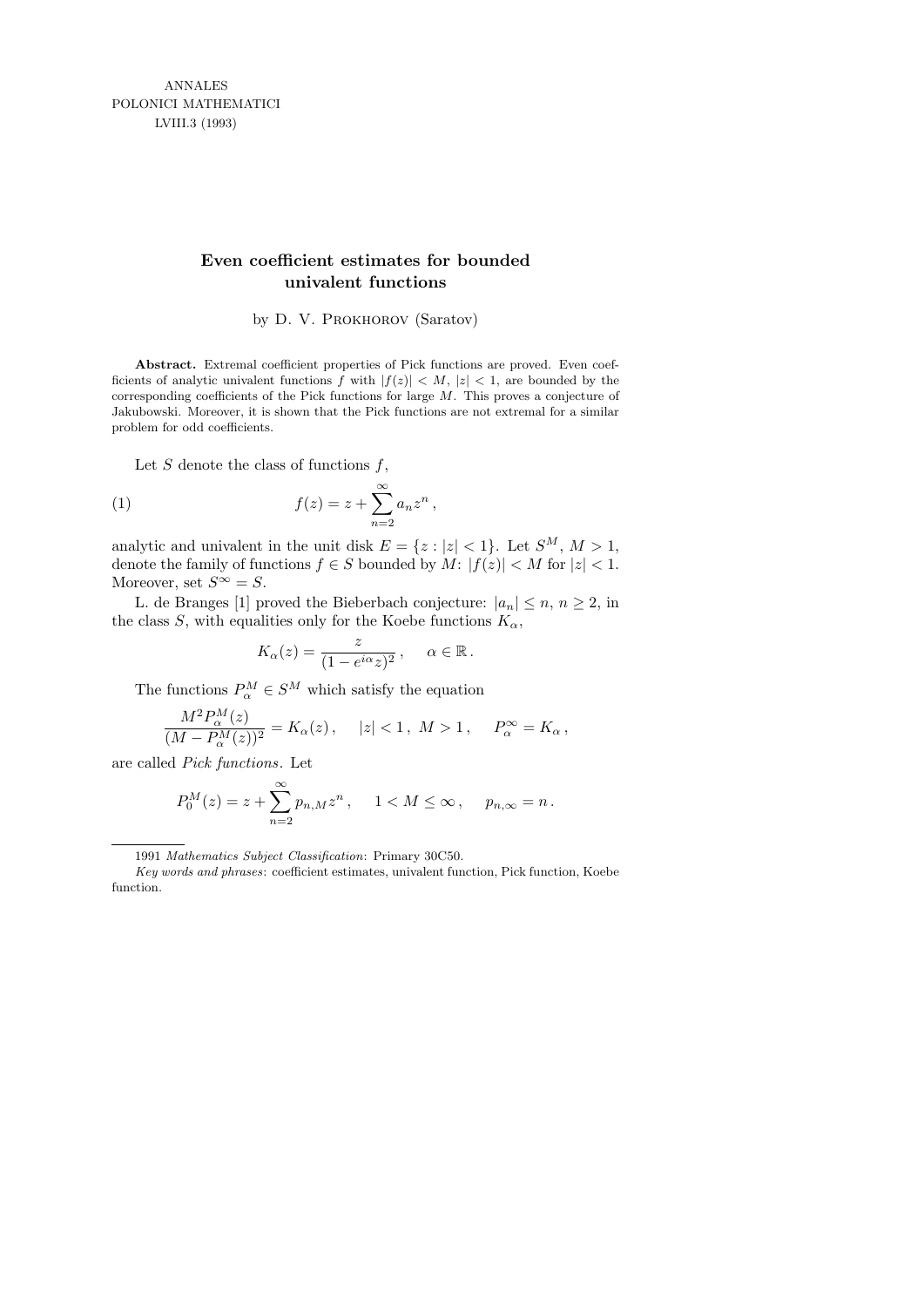Z. Jakubowski [4] conjectured that even coefficients of functions  $f \in S^M$ are bounded by  $p_{n,M}$  for large M. Namely, for every even  $n \geq 2$  there exists  $M_n^+ > 1$  such that for all  $M \geq M_n^+$  and all  $f \in S^M$ ,

$$
(2) \t\t\t |a_n| \le p_{n,M}.
$$

For references to earlier results due to Z. Jakubowski, A. Zielińska, K. Zyskowska, L. Pietrasik, M. Schiffer, O. Tammi, O. Jokinen, see [4]. Recently the author's student V. G. Gordenko [3] proved the Jakubowski conjecture for  $n = 6$ . Moreover, he showed that Pick functions do not maximize  $|a_5|$  in  $S^M$  with finite M.

In this article we prove the Jakubowski conjecture for all even  $n \geq 2$ . Moreover, we show that odd coefficients of functions  $f \in S^M$  do not necessarily satisfy  $(2)$  for sufficiently large  $M$ .

1. According to [1] only Koebe functions are extremal for the estimate of  $|a_n|$  in S. Since the classes  $S^M$  are rotation invariant, it is sufficient to find an upper estimate for  $\text{Re }a_n$  instead of one for  $|a_n|$ . Thus the Jakubowski conjecture reduces to the fact that only Pick functions  $P_0^M$  and their rotations give a local maximum of Re  $a_n$  in the class  $S^M$  for large M.

The author [6], [7] described a constructive algorithm determining the value set  $V_n^M$  of the coefficient system  $\{a_2, \ldots, a_n\}$  in the class  $S^M$ ,  $1 < M$  $\leq \infty$ . The set  $V_n^M$  is the set reachable at time  $t = \log M$  for the dynamical control system

(3) 
$$
\frac{da}{dt} = -2 \sum_{s=1}^{n-1} e^{-s(t+iu)} A(t)^s a(t), \quad a(0) = a^0,
$$

where  $a = a(t) \in \mathbb{C}^n$ ,

$$
a(t) = \begin{pmatrix} a_1(t) \\ \vdots \\ a_n(t) \end{pmatrix}, \quad A(t) = \begin{pmatrix} 0 & 0 & \dots & 0 & 0 \\ a_1(t) & 0 & \dots & 0 & 0 \\ a_2(t) & a_1(t) & \dots & 0 & 0 \\ \dots & \dots & \dots & \dots & \dots \\ a_{n-1}(t) & a_{n-2}(t) & \dots & a_1(t) & 0 \end{pmatrix},
$$

 $a^0 = (1, 0, \ldots, 0)^T, a_1(t) \equiv 1$ , and  $u = u(t)$  is a real control. Optimal controls satisfy the Pontryagin maximum principle. They maximize the Hamilton function

$$
H(t, a, \overline{\psi}, u) = -2 \sum_{s=1}^{n-1} \text{Re}[e^{-s(t+iu)} (A^s a)^T \overline{\psi}],
$$

while the conjugate vector  $\overline{\psi} = (\overline{\psi}_1, \dots, \overline{\psi}_n)^T$  of complex-valued Lagrange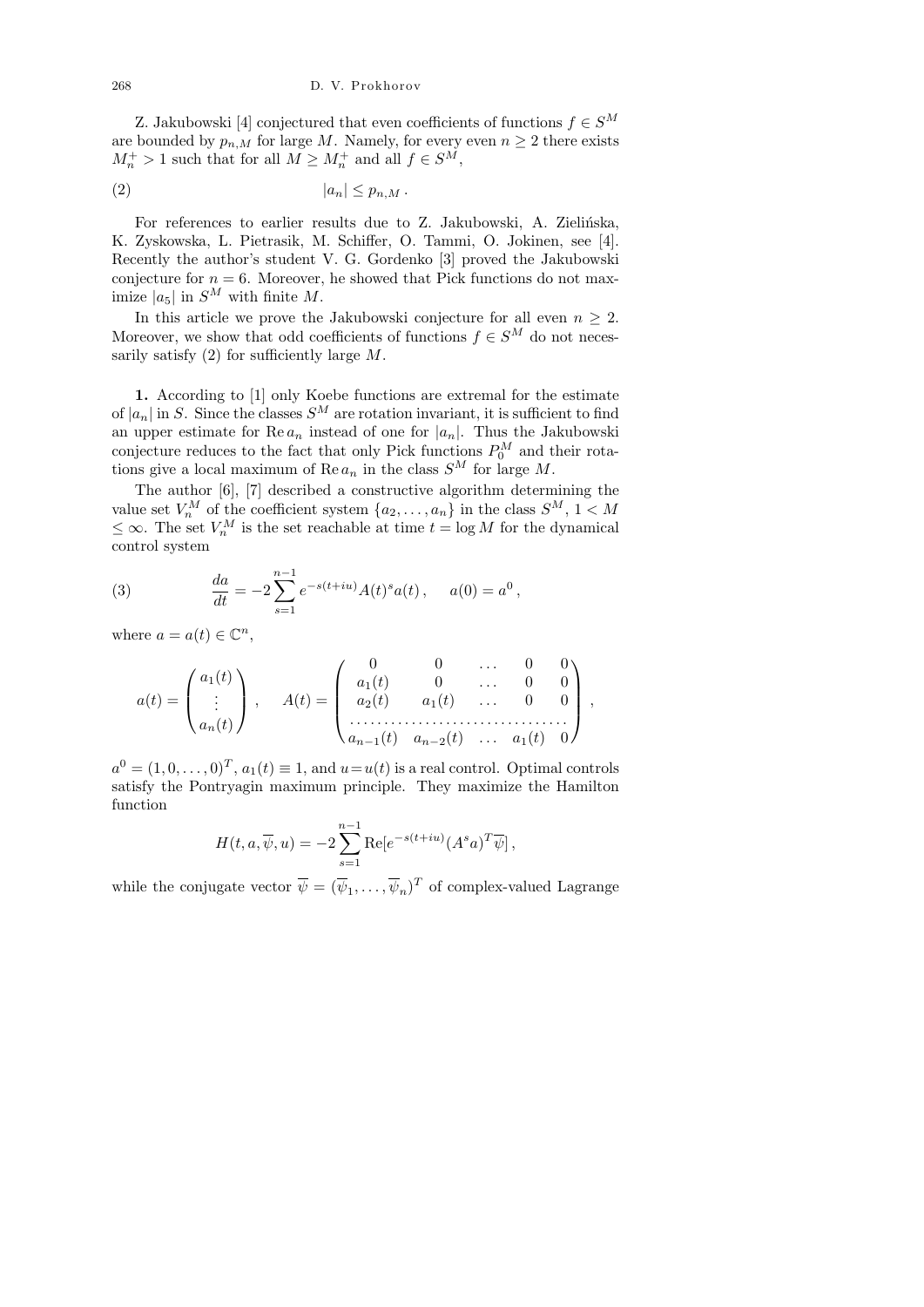multipliers satisfies the conjugate Hamilton system

(4) 
$$
\frac{d\overline{\psi}}{dt} = 2 \sum_{s=1}^{n-1} e^{-s(t+iu)} (s+1) (A^T)^s \overline{\psi}, \quad \psi(0) = \xi.
$$

The vector  $(\psi_2(\log M), \ldots, \psi_n(\log M))$  is orthogonal to the boundary hypersurface  $\partial V_n^M$  of  $V_n^M$ . More precisely, it is orthogonal to a tangent plane or to a certain support plane if they exist. If  $\text{Re }a_n$  attains its maximum at any point  $x \in \partial V_n^M$ , then there exists  $\psi$  such that  $(\psi_2(\log M), \dots, \psi_n(\log M)) =$  $(0, \ldots, 0, 1)$  at this point.

Points of  $\partial V_n^M$  are obtained from boundary extremal functions  $f, f(z) =$  $Mw(z, \log M)$ , where  $w(z, t)$  are solutions of the Cauchy problem for Loewner's differential equation

(5) 
$$
\frac{dw}{dt} = -w \frac{e^{iu} + w}{e^{iu} - w}, \quad w|_{t=0} = z,
$$

with optimal controls  $u = u(t)$ . Differentiating (5) with respect to z, we obtain a differential equation for  $w'(z,t)$ , from which we deduce differential equations for the coefficient system  $b(t) = \{b_0(t), \ldots, b_{n-1}(t)\}\$ of the function  $f'(z)/(e^tw'(z,t))$ . The system for  $b(t)$  coincides with (4) with  $A<sup>T</sup>$ replaced by A. Hence if  $(\psi_2(\log M), \ldots, \psi_n(\log M)) = (0, \ldots, 0, 1)$ , then

(6) 
$$
(\psi_2(t),\ldots,\psi_n(t))=(b_{n-2}(t),\ldots,b_0(t)).
$$

The initial value at  $t = 0$  yields that  $\xi = (\xi_1, (n-1)a_{n-1}, \dots, 2a_2, 1)^T$ .

2. Now we are able to prove the theorem for odd coefficients of  $f \in S^M$ .

THEOREM 1. The Pick functions  $P_0^M$  are not extremal for the problem of estimating  $\text{Re } a_{2m+1}$  in the class  $S^M$ , for all sufficiently large finite M and natural m.

Proof.  $P_0^M$  and  $K_0$  correspond to the control  $u(t) \equiv \pi$  in (3)–(4). In this case the condition  $(\psi_2(\log M), \ldots, \psi_n(\log M)) = (0, \ldots, 0, 1)$  requires the initial value  $(\xi_2, \ldots, \xi_n) = ((n-1)p_{n-1,M}, \ldots, 2p_{2,M}, 1), 1 \leq M \leq \infty$ , in (4).

Put  $n = 2m + 1$  and write the Hamilton function at  $t = 0$ ,

$$
H(0, a^0, \overline{\xi}, u) = -2 \sum_{s=1}^{2m} \xi_{s+1} \cos(su).
$$

Hence

$$
\frac{\partial H(0, a^0, \overline{\xi}, u)}{\partial u} = 2 \sum_{s=1}^{2m} s \xi_{s+1} \sin(su),
$$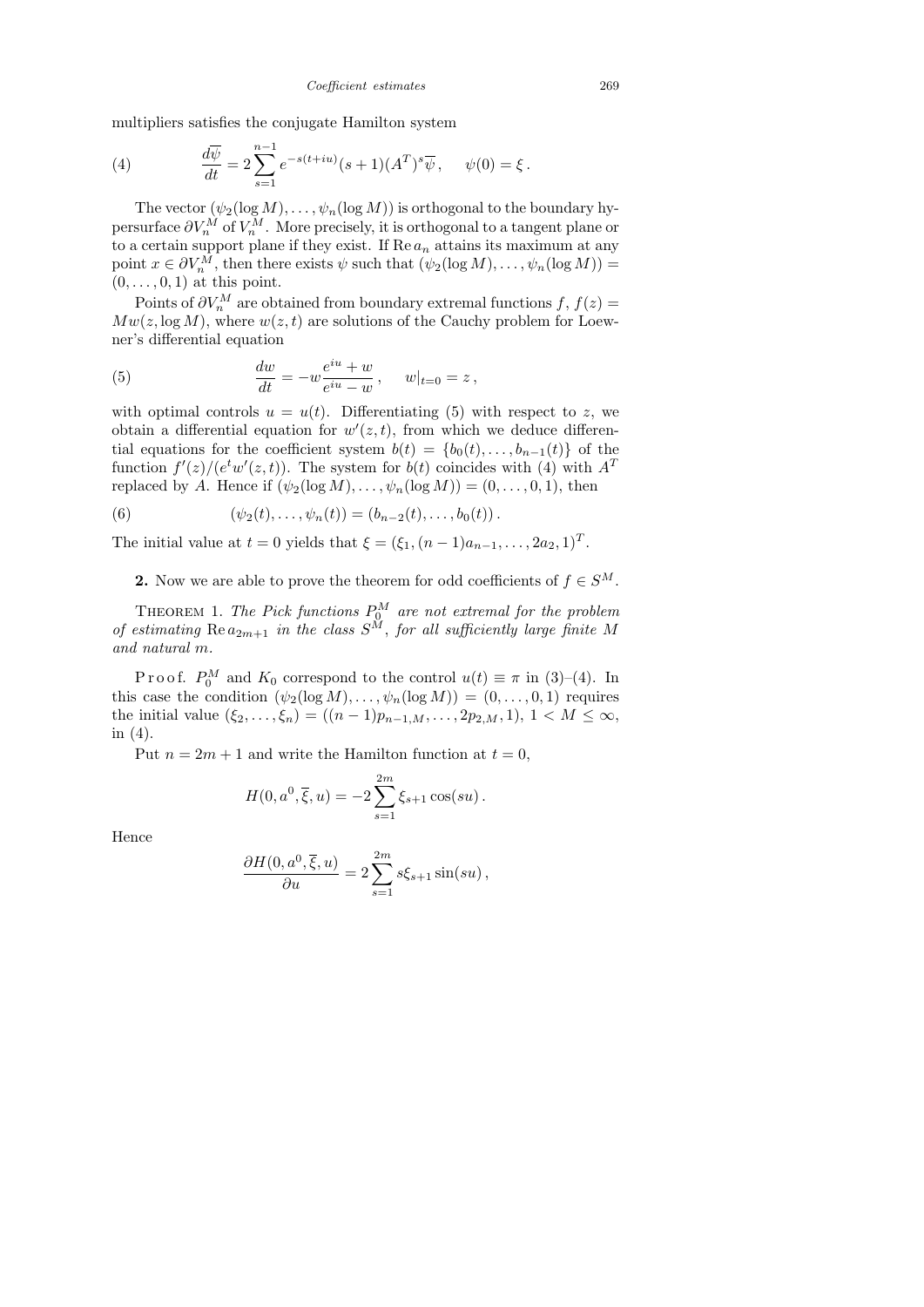and this derivative vanishes at  $u = \pi$ . Moreover,

$$
\left. \frac{\partial^2 H(0, a^0, \overline{\xi}, u)}{\partial u^2} \right|_{u=\pi} = 2 \sum_{s=1}^{2m} (-1)^s s^2 \xi_{s+1}.
$$

Evidently this derivative vanishes if  $M = \infty$ . It must be non-positive for finite M if  $u \equiv \pi$  satisfies Pontryagin's maximum principle.

Let us examine how this derivative depends on  $M$ . Write

$$
h(M) = \sum_{s=1}^{2m} (-1)^s s^2 \xi_{s+1} = \sum_{s=1}^{2m} (-1)^s s^2 (2m+1-s) p_{2m+1-s,M}, \quad p_{1,M} = 1.
$$

Every coefficient  $p_{j,M}$  can be found from (3). It is the jth coordinate of the vector  $a(\log M)$  if  $u(t) \equiv \pi$ . Put  $T = 1-1/M$ ,  $h(M) = h(1/(1-T)) = g(T)$ . Then by elementary calculations we find from (3) that

$$
\frac{dg}{dT}\bigg|_{T=1} = \frac{1}{3} \sum_{s=1}^{2m-1} (-1)^s s^2 (2m-s)(2m+1-s)^2 (2m+2-s).
$$

One can verify that  $(1/12)(j + 1)(j + 2)^2(j + 3)$  is the jth coefficient of the function  $(1-z)^{-4} + 2z(1-z)^{-5}$  while  $(-1)^s s^2$  is the  $(s-1)$ th coefficient of  $(z-1)(z+1)^{-3}$ . Thus  $\left(-\frac{1}{4}\right)$  $\frac{1}{4}$ ) $\frac{dg}{dT}|_{T=1}$  is the  $(2m-2)$ th coefficient of  $(1-z^2)^{-2}(1-z)^{-2}$ , and it is positive. Hence  $h(M)$  is decreasing for sufficiently large M. Since  $h(\infty) = 0$ , we conclude that  $h(M) > 0$  for large M.

The last result contradicts the maximizing property of the control  $u = \pi$ . This proves Theorem 1.

3. Now we are going to investigate the extremal properties of even coefficients of Pick functions.

THEOREM 2. For every natural m there exists  $M_{2m}^+ > 1$  such that each  $function f \in S^M$  satisfies the inequalities (2) for  $n = 2m$  and all  $M \geq M_{2m}^+$ .

P r o o f. Let X denote an arbitrary neighbourhood of the function  $K_0$  in the class S, endowed with the topology of uniform convergence on compact subsets of the unit disk. Set  $X^M = X \cap S^M$ . The Pick function  $P_0^M$  belongs to  $X^M$  for sufficiently large M. By Section 1, it is sufficient to show that only  $P_0^M$  gives a local maximum for Re  $a_n$  in  $X^M$ .

Again we have  $(\psi_2(\log M), \ldots, \psi_n(\log M)) = (0, \ldots, 0, 1)$  at a point  $x \in \partial V_n^M$  where Re  $a_n$  attains its maximum. If x comes from a function  $f \in S^M$  with expansion (1), then we need the initial value  $(\xi_2, \ldots, \xi_n)$  $((n-1)a_{n-1}, \ldots, 2a_2, 1)$  in (4).

Put  $n = 2m$ ,  $\xi^0 = (\xi_1, (2m - 1)^2, \dots, 1)^T$ . Then

$$
H(0, a^{0}, \overline{\xi}^{0}, u) = -2 \sum_{s=1}^{2m-1} (2m - s)^{2} \cos(su).
$$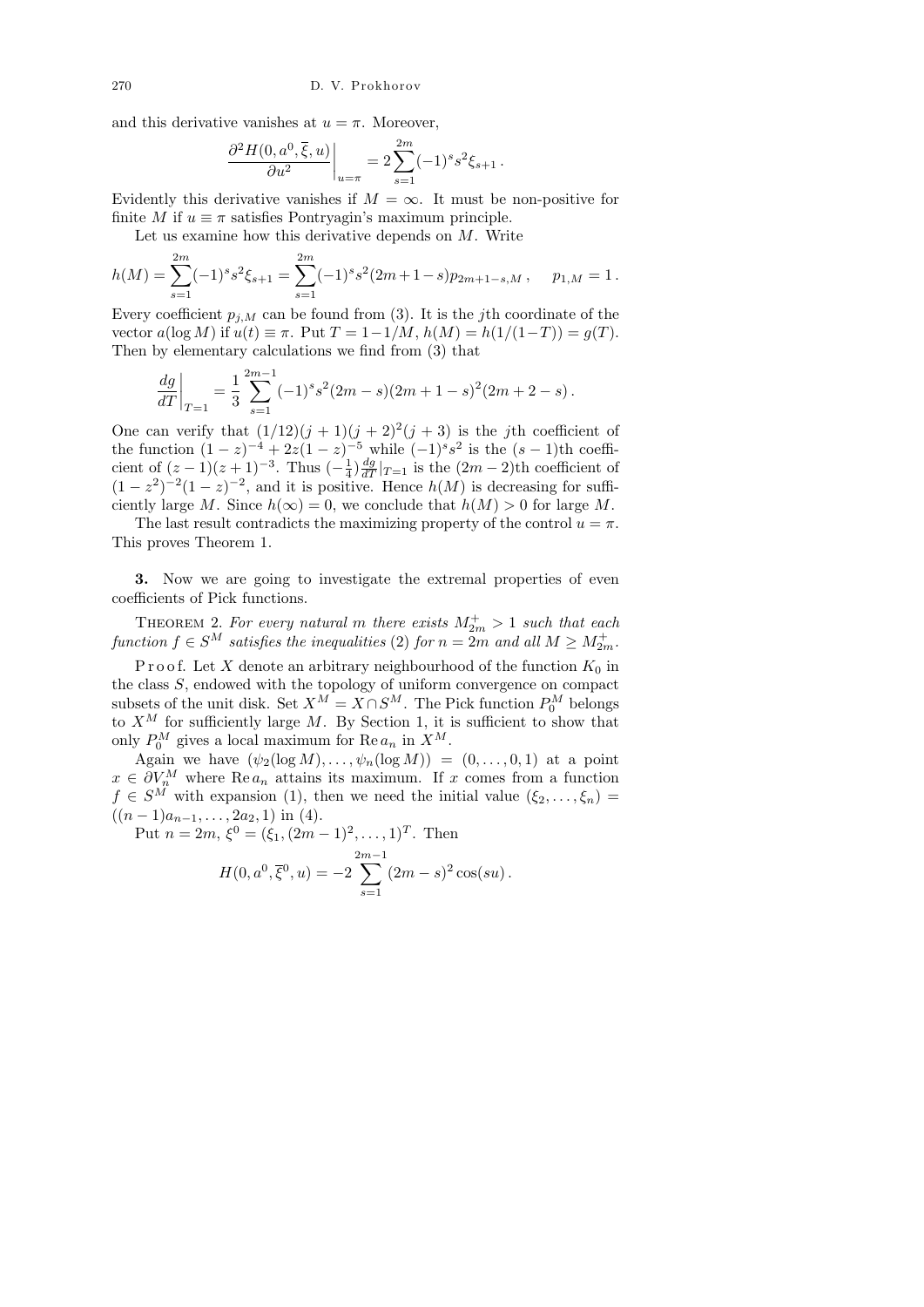By elementary calculations we find that

$$
H(0, a^0, \overline{\xi}^0, u) - H(0, a^0, \overline{\xi}^0, \pi) = \frac{(-\sin u)[2m \sin u - \sin(2mu)]}{(1 - \cos u)^2}
$$

It is easy to verify that the right-hand side of this equality is negative on  $[0, 2\pi]$ , except for  $u = \pi$ , where it vanishes. Thus

(7) 
$$
H(0, a^0, \overline{\xi}^0, u) \le H(0, a^0, \overline{\xi}^0, \pi),
$$

with equality only for  $u = \pi$ . Moreover,

$$
\frac{\partial H(0, a^0, \overline{\xi}^0, u)}{\partial(\cos u)} = 2 \sum_{s=1}^{2m-1} (-1)^s s^2 (2m - s)^2.
$$

This is the  $(2m-2)$ <sup>th</sup> coefficient of  $-2(1-z^2)^{-2}$ , and it is negative.

The sign of this derivative and the inequality (7) are preserved for close points  $\xi$ . Let  $\xi = (\xi_1, \ldots, \xi_n)^T$  be an arbitrary point in a neighbourhood of  $\xi^0$ , with  $\xi_2, \ldots, \xi_n$  real. Then according to the continuity principle  $H(0, a^0, \overline{\xi}, u)$  attains its maximum on  $[0, 2\pi]$  at the single point  $u = \pi$ . We can choose  $(\xi_2, ..., \xi_n) = ((n-1)p_{n-1,M}, ..., 2p_{2,M}, 1)$  for sufficiently large M. The control  $u = \pi$  satisfies Pontryagin's maximum principle for  $t > 0$  in a certain neighbourhood of the initial value  $t = 0$ , and the corresponding solution  $w(z, t)$  of Loewner's differential equation (5) has real coefficients. Hence  $u = \pi$  is optimal on the whole half-axis  $[0, \infty)$  (see e.g. [6], [7]). This gives the Pick function  $P_0^M$ . So  $P_0^M$  satisfies the necessary conditions for maximum of Re $a_n$ .

It remains to show that the necessary conditions for an extremum hold at a unique point in  $X^M$ .

Let us consider the point  $a = (1, 2, ..., n)^T$  in  $\partial V_n = \partial V_n^{\infty}$  and its neighbourhood  $Q_a, Q_a \subset \partial V_n$ . Points of  $Q_a$  appear as the phase space projections of solutions of the Cauchy problem for the Hamilton system (3), (4). The neighbourhood  $Q_a$  corresponds to a neighbourhood  $Q_\xi$  of the initial value  $\Lambda = (\xi_2, \ldots, \xi_n) = ((n-1)^2, \ldots, 1)$  in (4). This correspondence is not one-to-one. All points  $\xi^* \in Q_{\xi}$  with real coordinates  $\xi_2^*, \ldots, \xi_n^*$  are mapped to the point a. The correspondence between the conjugate vector and the initial value is one-to-one in  $Q_{\xi}$ . This means that the hypersurface  $\partial V_n$  does not have any tangent hyperplane at a. It has support hyperplanes there. The initial value  $\Lambda$  selects the support hyperplane  $\Pi$  with normal vector  $(0, \ldots, 0, 1)$ . But  $\Pi$  and  $\partial V_n$  may be tangent along some directions in the imaginary parts of coordinates of the phase vector, i.e. along the directions of the imaginary parts of  $\xi_2, \ldots, \xi_n$ . We will show that this is at most first order tangency.

.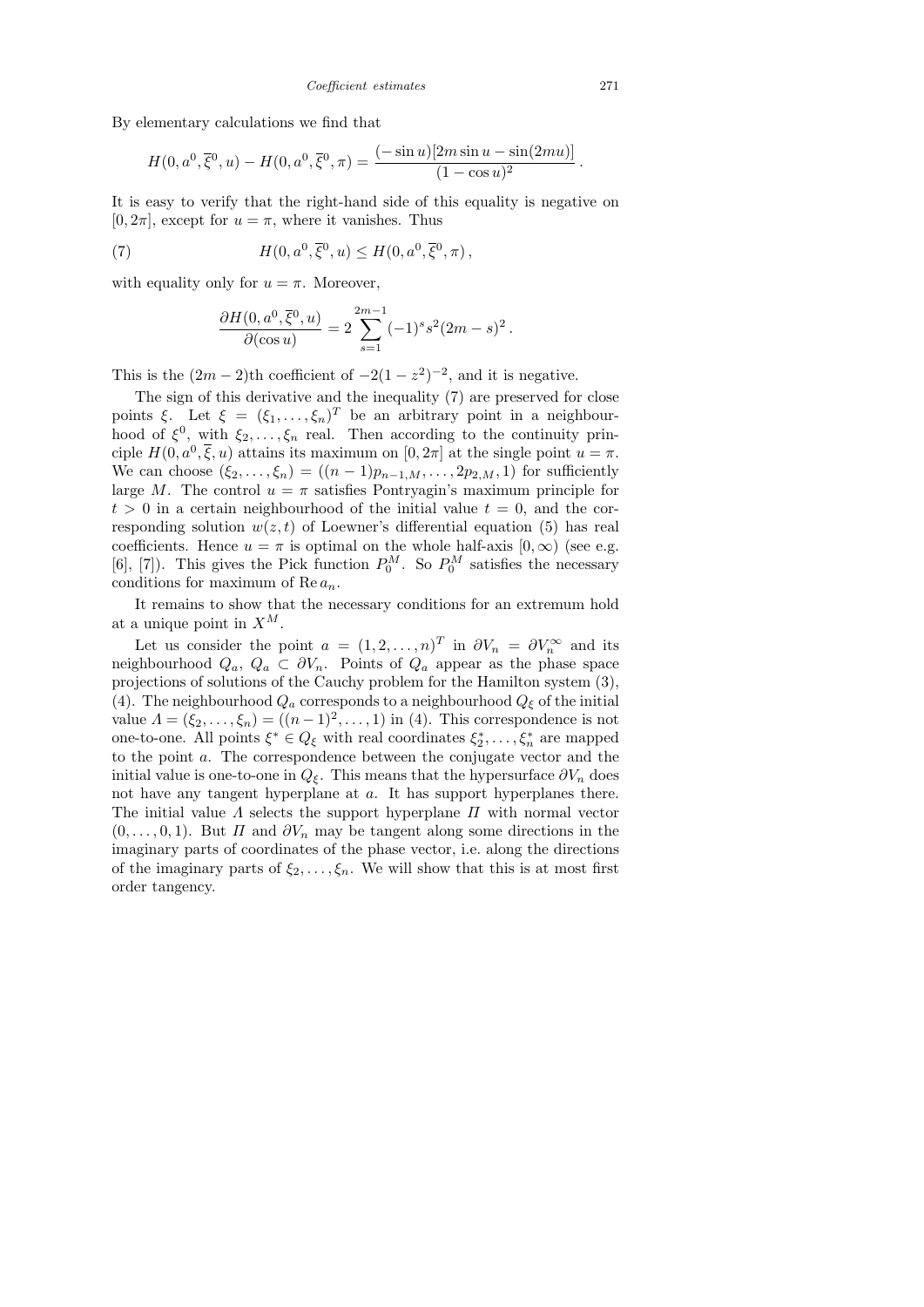Let  $(a(t), \psi(t))$  solve the Cauchy problem  $(3)$ – $(4)$  with  $u = \pi$  and with initial value  $\Lambda$ , and let  $\Lambda^* = (\xi_2^*, \ldots, \xi_n^*) = \Lambda + \varepsilon(\delta_2, \ldots, \delta_n)$ , where  $\varepsilon > 0$ , and  $\delta_2, \ldots, \delta_n$  are constant complex numbers. Suppose that  $\Pi$  and  $\partial V_n$ have second order tangency along the direction determined by  $(\delta_2, \ldots, \delta_n)$ . The phase vector  $a^*(t)$  and the conjugate vector  $\psi^*(t)$  solve the Cauchy problem  $(3)-(4)$  with  $\psi^*(0) = (\xi_1, \xi_2^*, \dots, \xi_n^*)^T$  and with optimal control  $u^* = u^*(t, a^*, \overline{\psi}^*).$ 

Second order tangency implies that  $\text{Re } a_n^*(\infty) = n + O(\varepsilon^3)$ . Since  $|a_n^*(\infty)|$  $\leq n$ , we have  $\text{Im } a_n^*(\infty) = O(\varepsilon^2)$ , and so  $a_n^*(\infty) = n + O(\varepsilon^2)$ . By E. Bombieri's result stated in [5], there are constants  $\alpha_n$  and  $\beta_n$  such that Re(2–a<sub>2</sub>)  $< \alpha_n \text{Re}(n - a_n)$  for n even, and  $|2 - a_2| \leq \beta_n$ . It follows that  $\text{Re } a_2^*(\infty) =$  $2 + O(\varepsilon^3)$ , Im  $a_2^*(\infty) = O(\varepsilon^2)$ , and so  $a_2^*(\infty) = 2 + O(\varepsilon^2)$ . By D. Bshouty's result [2], there exist constants  $c_k$  and  $d_k$  such that for  $k \geq 2$ , Re $(k - a_k)$  $\leq c_k \operatorname{Re}(2 - a_2)$  and  $k - |a_k| \leq d_k \operatorname{Re}(2 - a_2)$ . It follows that for  $2 \leq$  $k \leq n$ ,  $\operatorname{Re} a_k^*(\infty) = k + O(\varepsilon^3)$ ,  $\operatorname{Im} a_k^*(\infty) = O(\varepsilon^2)$ , and so  $a_k^*(\infty) =$  $k + O(\varepsilon^2)$ . Hence  $(\psi_2^*(\infty), \ldots, \psi_n^*(\infty)) = (0, \ldots, 0, 1) + O(\varepsilon)$ . The relation (6) at  $t = 0$  implies that  $\Lambda^* = \Lambda + O(\varepsilon^2)$ . This contradicts our assumptions.

Thus the hyperplane  $\Pi$  may have at most first order tangency to  $\partial V_n$  along some directions.  $\Pi$  is the unique support hyperplane with normal vector  $(0, \ldots, 0, 1)$  in the neighbourhood  $Q_a$ . The hypersurfaces  $\partial V_n^M$ depend analytically on M, except for manifolds of smaller dimension. Hence, passing from  $\partial V_n$  to  $\partial V_n^M$ , we have the unique support hyperplane with normal vector  $(0, \ldots, 0, 1)$  in a neighbourhood  $Q_a^M \subset \partial V_n^M$  of the point  $a^M = (1, p_{2,M}, \ldots, p_{n,M})^T$ , for M sufficiently large. This ends the proof.

Theorem 2 answers affirmatively the Jakubowski conjecture.

## **References**

- [1] L. de Branges, *A proof of the Bieberbach conjecture*, Acta Math. 154 (1985), 137–152.
- [2] D. B shouty, *A coefficient problem of Bombieri concerning univalent functions*, Proc. Amer. Math. Soc. 91 (1984), 383–388.
- [3] V. G. Gordenko, *Sixth coefficient estimate for bounded univalent functions*, in: Theory of Functions and Approximation, Proc. 6th Saratov Winter School, Saratov (in Russian), to appear.
- [4] Z. Jakubowski, *On some extremal problems in classes of bounded univalent functions*, Zeszyty Nauk. Politechn. Rzeszowskiej Mat. Fiz. 16 (2) (1984), 9–16 (in Polish).
- [5] C. Pommerenke, *Univalent Functions*, Vandenhoeck and Ruprecht, Göttingen, 1975.